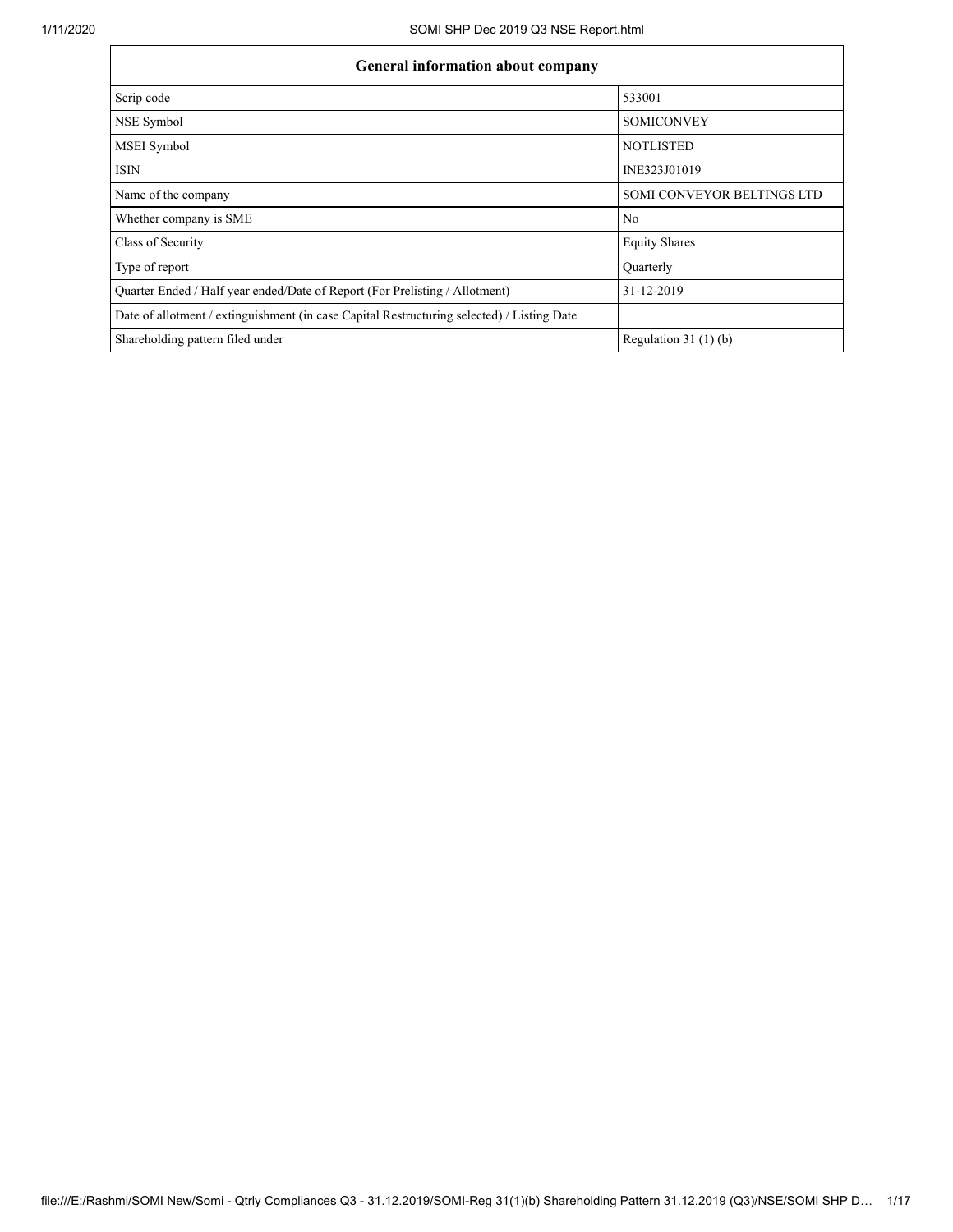|                 | <b>Declaration</b>                                                                        |                |                                |                       |                             |  |  |  |  |  |
|-----------------|-------------------------------------------------------------------------------------------|----------------|--------------------------------|-----------------------|-----------------------------|--|--|--|--|--|
| Sr.<br>No.      | Particular                                                                                | Yes/No         | Promoter and<br>Promoter Group | Public<br>shareholder | Non Promoter-<br>Non Public |  |  |  |  |  |
| $\vert$ 1       | Whether the Listed Entity has issued any partly paid up shares?                           | N <sub>0</sub> | N <sub>0</sub>                 | No                    | N <sub>0</sub>              |  |  |  |  |  |
| $\overline{2}$  | Whether the Listed Entity has issued any Convertible Securities<br>9                      | N <sub>0</sub> | N <sub>0</sub>                 | N <sub>0</sub>        | N <sub>0</sub>              |  |  |  |  |  |
| $\overline{3}$  | Whether the Listed Entity has issued any Warrants?                                        | N <sub>0</sub> | N <sub>0</sub>                 | N <sub>0</sub>        | N <sub>0</sub>              |  |  |  |  |  |
| $\overline{4}$  | Whether the Listed Entity has any shares against which<br>depository receipts are issued? | N <sub>0</sub> | N <sub>0</sub>                 | N <sub>0</sub>        | N <sub>0</sub>              |  |  |  |  |  |
| $\overline{5}$  | Whether the Listed Entity has any shares in locked-in?                                    | N <sub>0</sub> | N <sub>0</sub>                 | N <sub>0</sub>        | N <sub>0</sub>              |  |  |  |  |  |
| 6               | Whether any shares held by promoters are pledge or otherwise<br>encumbered?               | N <sub>0</sub> | N <sub>0</sub>                 |                       |                             |  |  |  |  |  |
| $7\overline{ }$ | Whether company has equity shares with differential voting<br>rights?                     | N <sub>0</sub> | N <sub>0</sub>                 | N <sub>0</sub>        | N <sub>0</sub>              |  |  |  |  |  |
| 8               | Whether the listed entity has any significant beneficial owner?                           | Yes            |                                |                       |                             |  |  |  |  |  |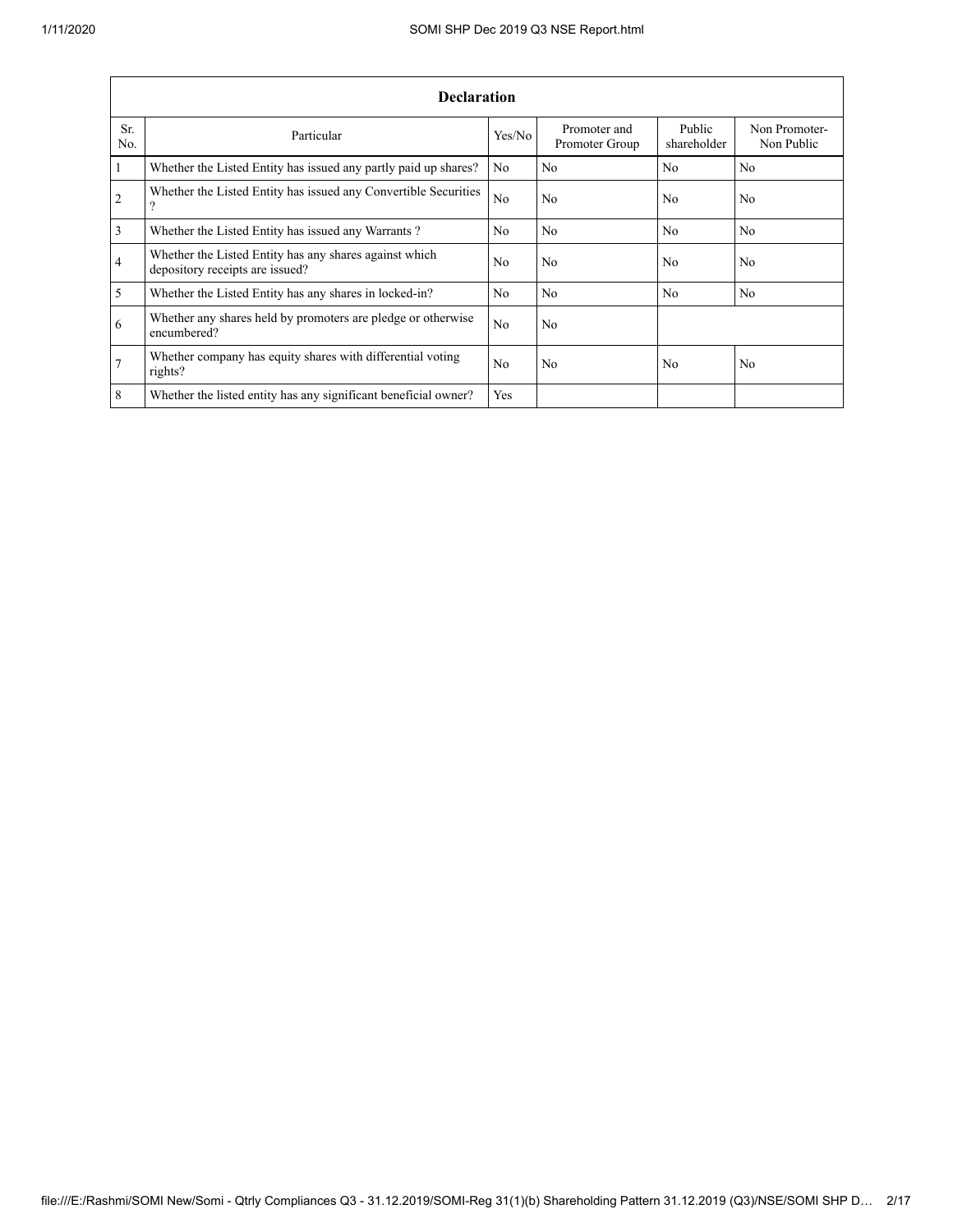| Category        | Nos. Of                                   | No. of<br>fully paid                                                                                                           | No. Of<br>Partly<br>paid-up | No. Of<br>shares | Total nos.<br>shares     | Shareholding as a<br>% of total no. of | Number of Voting Rights held in each<br>class of securities (IX) |                           |  |          |            |
|-----------------|-------------------------------------------|--------------------------------------------------------------------------------------------------------------------------------|-----------------------------|------------------|--------------------------|----------------------------------------|------------------------------------------------------------------|---------------------------|--|----------|------------|
| Category<br>(1) | of<br>shareholder                         | shareholders                                                                                                                   | up equity                   | equity           | underlying<br>Depository | held (VII)                             | shares (calculated<br>as per SCRR,                               | No of Voting (XIV) Rights |  |          | Total as a |
|                 | (II)                                      | (III)<br>shares<br>shares<br>$= (IV) +$<br>Receipts<br>held $(IV)$<br>held<br>$(V)$ + $(VI)$<br>% of $(A+B+C2)$<br>(VI)<br>(V) | $1957)$ (VIII) As a         | Class eg:<br>X   | Class<br>eg:y            | Total                                  | $%$ of<br>$(A+B+C)$                                              |                           |  |          |            |
| (A)             | Promoter<br>&<br>Promoter<br>Group        | $\overline{7}$                                                                                                                 | 6955787                     |                  |                          | 6955787                                | 59.05                                                            | 6955787                   |  | 6955787  | 59.05      |
| (B)             | Public                                    | 3810                                                                                                                           | 4823869                     |                  |                          | 4823869                                | 40.95                                                            | 4823869                   |  | 4823869  | 40.95      |
| (C)             | Non<br>Promoter-<br>Non Public            |                                                                                                                                |                             |                  |                          |                                        |                                                                  |                           |  |          |            |
| (C1)            | <b>Shares</b><br>underlying<br><b>DRs</b> |                                                                                                                                |                             |                  |                          |                                        |                                                                  |                           |  |          |            |
| (C2)            | Shares held<br>by<br>Employee<br>Trusts   |                                                                                                                                |                             |                  |                          |                                        |                                                                  |                           |  |          |            |
|                 | Total                                     | 3817                                                                                                                           | 11779656                    |                  |                          | 11779656                               | 100                                                              | 11779656                  |  | 11779656 | 100        |

## **Table I - Summary Statement holding of specified securities**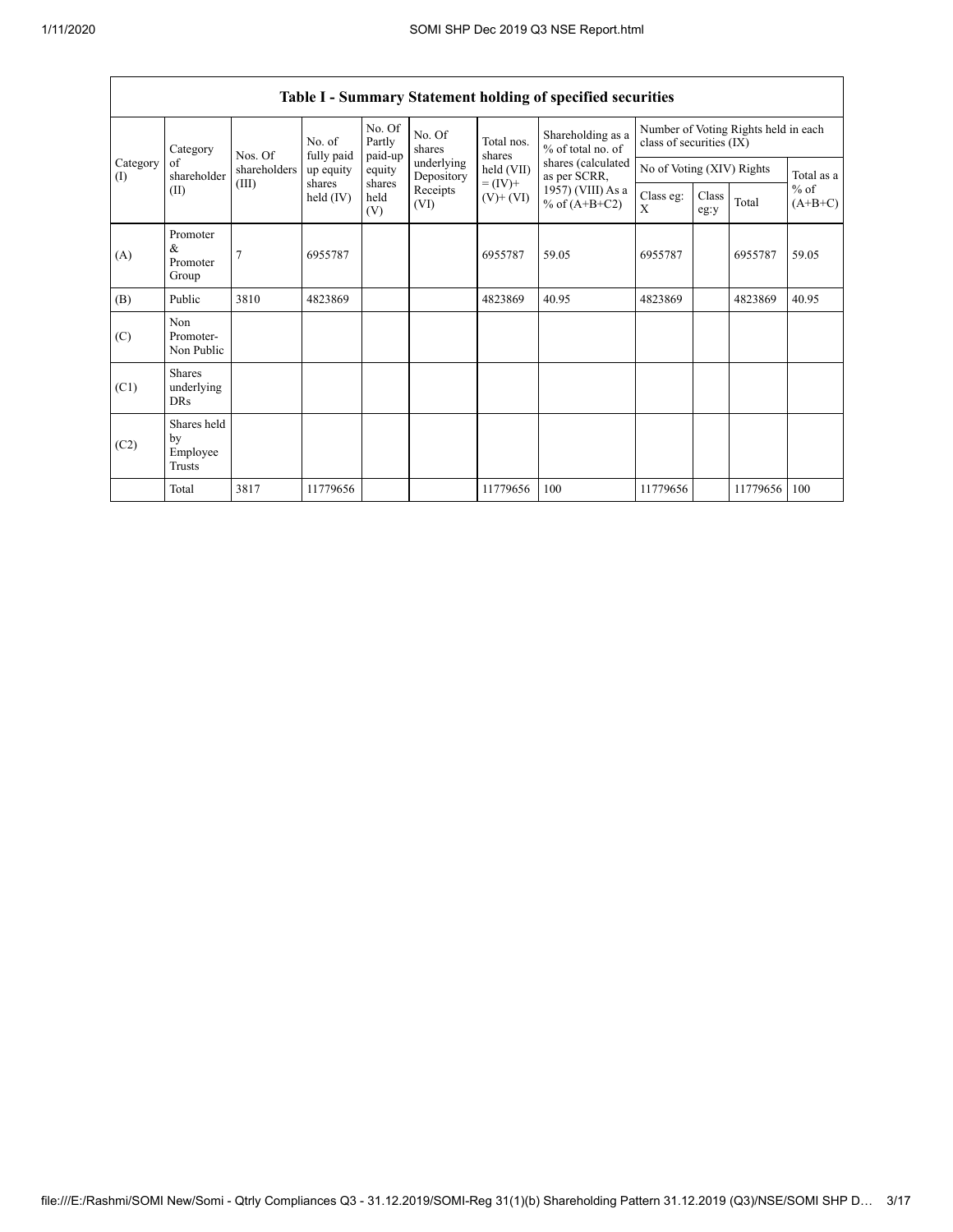| Table I - Summary Statement holding of specified securities |                                           |                                                 |                                                           |                                                                                    |                                                                                            |            |                                                                               |            |                                                         |                                           |
|-------------------------------------------------------------|-------------------------------------------|-------------------------------------------------|-----------------------------------------------------------|------------------------------------------------------------------------------------|--------------------------------------------------------------------------------------------|------------|-------------------------------------------------------------------------------|------------|---------------------------------------------------------|-------------------------------------------|
| Category<br>of<br>Category                                  | No. Of<br><b>Shares</b><br>Underlying     | No. of<br><b>Shares</b><br>Underlying           | No. Of Shares<br>Underlying<br>Outstanding<br>convertible | Shareholding, as a %<br>assuming full<br>conversion of<br>convertible securities ( | Number of<br>Locked in<br>shares (XII)                                                     |            | Number of<br><b>Shares</b><br>pledged or<br>otherwise<br>encumbered<br>(XIII) |            | Number of<br>equity shares                              |                                           |
| (1)                                                         | shareholder<br>(II)                       | Outstanding<br>convertible<br>securities<br>(X) | Outstanding<br>Warrants<br>$(X_i)$                        | securities and<br>No. Of<br>Warrants (Xi)<br>(a)                                   | as a percentage of<br>diluted share capital)<br>$(XI) = (VII)+(X) As a %$<br>of $(A+B+C2)$ | No.<br>(a) | As a<br>$%$ of<br>total<br>Shares<br>held<br>(b)                              | No.<br>(a) | As a<br>$%$ of<br>total<br><b>Shares</b><br>held<br>(b) | held in<br>dematerialized<br>form $(XIV)$ |
| (A)                                                         | Promoter<br>&<br>Promoter<br>Group        |                                                 |                                                           |                                                                                    | 59.05                                                                                      |            |                                                                               |            |                                                         | 6955787                                   |
| (B)                                                         | Public                                    |                                                 |                                                           |                                                                                    | 40.95                                                                                      |            |                                                                               |            |                                                         | 4001859                                   |
| (C)                                                         | Non<br>Promoter-<br>Non Public            |                                                 |                                                           |                                                                                    |                                                                                            |            |                                                                               |            |                                                         |                                           |
| (C1)                                                        | <b>Shares</b><br>underlying<br><b>DRs</b> |                                                 |                                                           |                                                                                    |                                                                                            |            |                                                                               |            |                                                         |                                           |
| (C2)                                                        | Shares held<br>by<br>Employee<br>Trusts   |                                                 |                                                           |                                                                                    |                                                                                            |            |                                                                               |            |                                                         |                                           |
|                                                             | Total                                     |                                                 |                                                           |                                                                                    | 100                                                                                        |            |                                                                               |            |                                                         | 10957646                                  |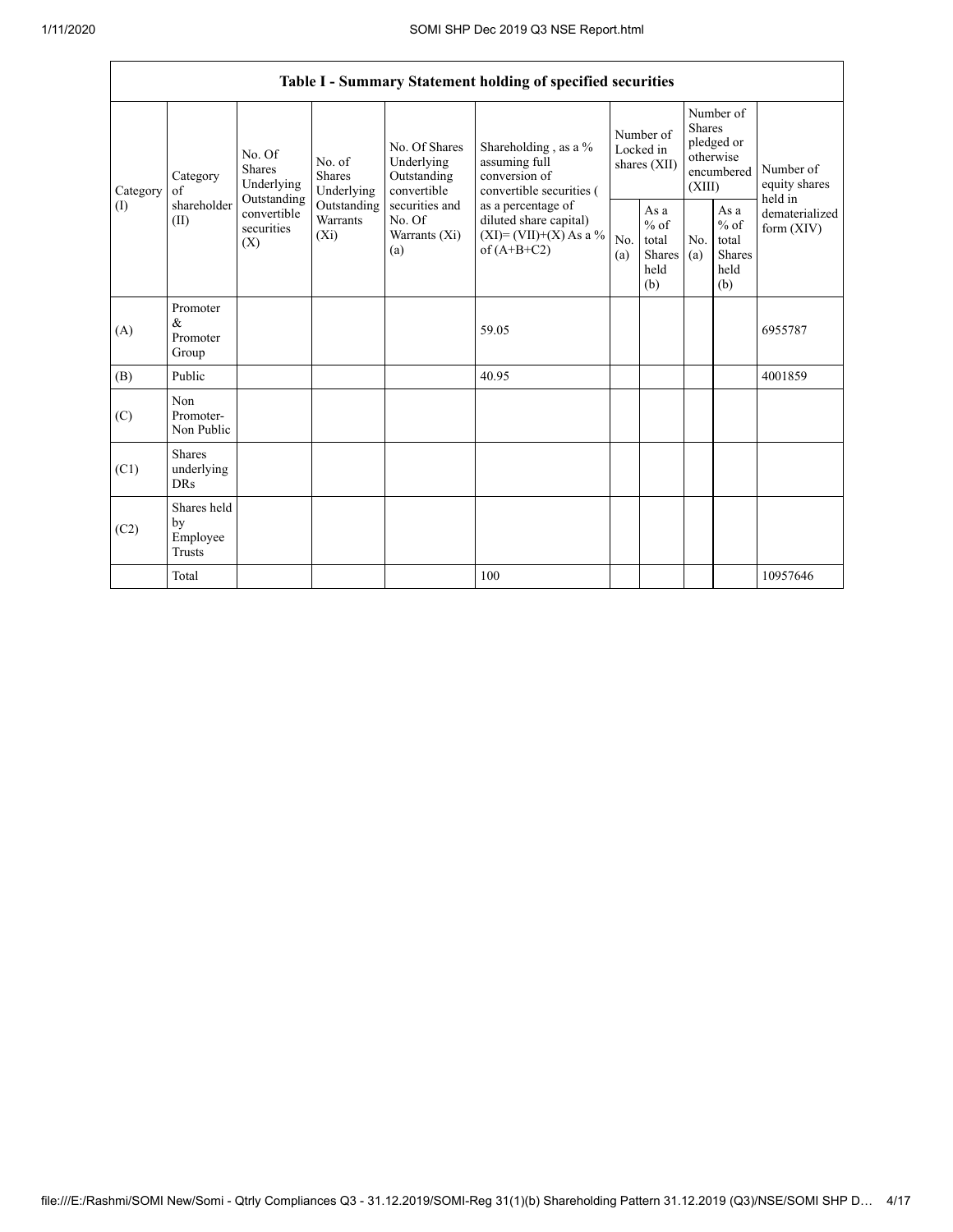|                                                                                                | Table II - Statement showing shareholding pattern of the Promoter and Promoter Group                                |                                  |                                             |                                 |                                    |                             |                                                       |                           |               |                                      |                           |
|------------------------------------------------------------------------------------------------|---------------------------------------------------------------------------------------------------------------------|----------------------------------|---------------------------------------------|---------------------------------|------------------------------------|-----------------------------|-------------------------------------------------------|---------------------------|---------------|--------------------------------------|---------------------------|
|                                                                                                |                                                                                                                     |                                  |                                             | No.<br><b>Of</b>                | No. Of                             | Total nos.                  | Shareholding<br>as a % of                             | class of securities (IX)  |               | Number of Voting Rights held in each |                           |
| Sr.                                                                                            | Category &<br>Name of the<br>Shareholders (I)                                                                       | Nos. Of<br>shareholders<br>(III) | No. of<br>fully paid<br>up equity<br>shares | Partly<br>paid-<br>up<br>equity | shares<br>underlying<br>Depository | shares<br>held<br>$(VII) =$ | total no. of<br>shares<br>(calculated as<br>per SCRR, | No of Voting (XIV) Rights |               |                                      | Total<br>as a %<br>of     |
|                                                                                                |                                                                                                                     |                                  | held $(IV)$                                 | shares<br>held<br>(V)           | Receipts<br>(VI)                   | $(IV)+$<br>$(V)$ + $(VI)$   | 1957) (VIII)<br>As a % of<br>$(A+B+C2)$               | Class eg:<br>X            | Class<br>eg:y | Total                                | Total<br>Voting<br>rights |
| A                                                                                              | Table II - Statement showing shareholding pattern of the Promoter and Promoter Group                                |                                  |                                             |                                 |                                    |                             |                                                       |                           |               |                                      |                           |
| (1)                                                                                            | Indian                                                                                                              |                                  |                                             |                                 |                                    |                             |                                                       |                           |               |                                      |                           |
| (a)                                                                                            | Individuals/Hindu<br>undivided Family                                                                               | $\overline{7}$                   | 6955787                                     |                                 |                                    | 6955787                     | 59.05                                                 | 6955787                   |               | 6955787                              | 59.05                     |
| Sub-Total<br>(A)(1)                                                                            |                                                                                                                     | 7                                | 6955787                                     |                                 |                                    | 6955787                     | 59.05                                                 | 6955787                   |               | 6955787                              | 59.05                     |
| (2)                                                                                            | Foreign                                                                                                             |                                  |                                             |                                 |                                    |                             |                                                       |                           |               |                                      |                           |
| Total<br>Shareholding<br>of Promoter<br>and<br>Promoter<br>Group $(A)=$<br>$(A)(1)+(A)$<br>(2) |                                                                                                                     | 7                                | 6955787                                     |                                 |                                    | 6955787                     | 59.05                                                 | 6955787                   |               | 6955787                              | 59.05                     |
| B                                                                                              | Table III - Statement showing shareholding pattern of the Public shareholder                                        |                                  |                                             |                                 |                                    |                             |                                                       |                           |               |                                      |                           |
| (1)                                                                                            | Institutions                                                                                                        |                                  |                                             |                                 |                                    |                             |                                                       |                           |               |                                      |                           |
| (f)                                                                                            | Financial<br>Institutions/<br><b>Banks</b>                                                                          | 1                                | 1638                                        |                                 |                                    | 1638                        | 0.01                                                  | 1638                      |               | 1638                                 | 0.01                      |
| Sub-Total<br>(B)(1)                                                                            |                                                                                                                     | $\mathbf{1}$                     | 1638                                        |                                 |                                    | 1638                        | 0.01                                                  | 1638                      |               | 1638                                 | 0.01                      |
| (3)                                                                                            | Non-institutions                                                                                                    |                                  |                                             |                                 |                                    |                             |                                                       |                           |               |                                      |                           |
| (a(i))                                                                                         | Individuals -<br>i.Individual<br>shareholders<br>holding nominal<br>share capital up<br>to Rs. 2 lakhs.             | 3530                             | 1909060                                     |                                 |                                    | 1909060                     | 16.21                                                 | 1909060                   |               | 1909060                              | 16.21                     |
| (a(ii))                                                                                        | Individuals - ii.<br>Individual<br>shareholders<br>holding nominal<br>share capital in<br>excess of Rs. 2<br>lakhs. | 6                                | 541764                                      |                                 |                                    | 541764                      | 4.6                                                   | 541764                    |               | 541764                               | 4.6                       |
| (e)                                                                                            | Any Other<br>(specify)                                                                                              | 273                              | 2371407                                     |                                 |                                    | 2371407                     | 20.13                                                 | 2371407                   |               | 2371407                              | 20.13                     |
| Sub-Total<br>(B)(3)                                                                            |                                                                                                                     | 3809                             | 4822231                                     |                                 |                                    | 4822231                     | 40.94                                                 | 4822231                   |               | 4822231                              | 40.94                     |
| <b>Total Public</b><br>Shareholding<br>$(B)=(B)(1)+$<br>$(B)(2)+(B)$<br>(3)                    |                                                                                                                     | 3810                             | 4823869                                     |                                 |                                    | 4823869                     | 40.95                                                 | 4823869                   |               | 4823869                              | 40.95                     |
| $\overline{C}$                                                                                 | Table IV - Statement showing shareholding pattern of the Non Promoter- Non Public shareholder                       |                                  |                                             |                                 |                                    |                             |                                                       |                           |               |                                      |                           |
| Total (<br>$A+B+C2$ )                                                                          |                                                                                                                     | 3817                             | 11779656                                    |                                 |                                    | 11779656                    | 100                                                   | 11779656                  |               | 11779656                             | 100                       |
| Total<br>$(A+B+C)$                                                                             |                                                                                                                     | 3817                             | 11779656                                    |                                 |                                    | 11779656                    | 100                                                   | 11779656                  |               | 11779656                             | 100                       |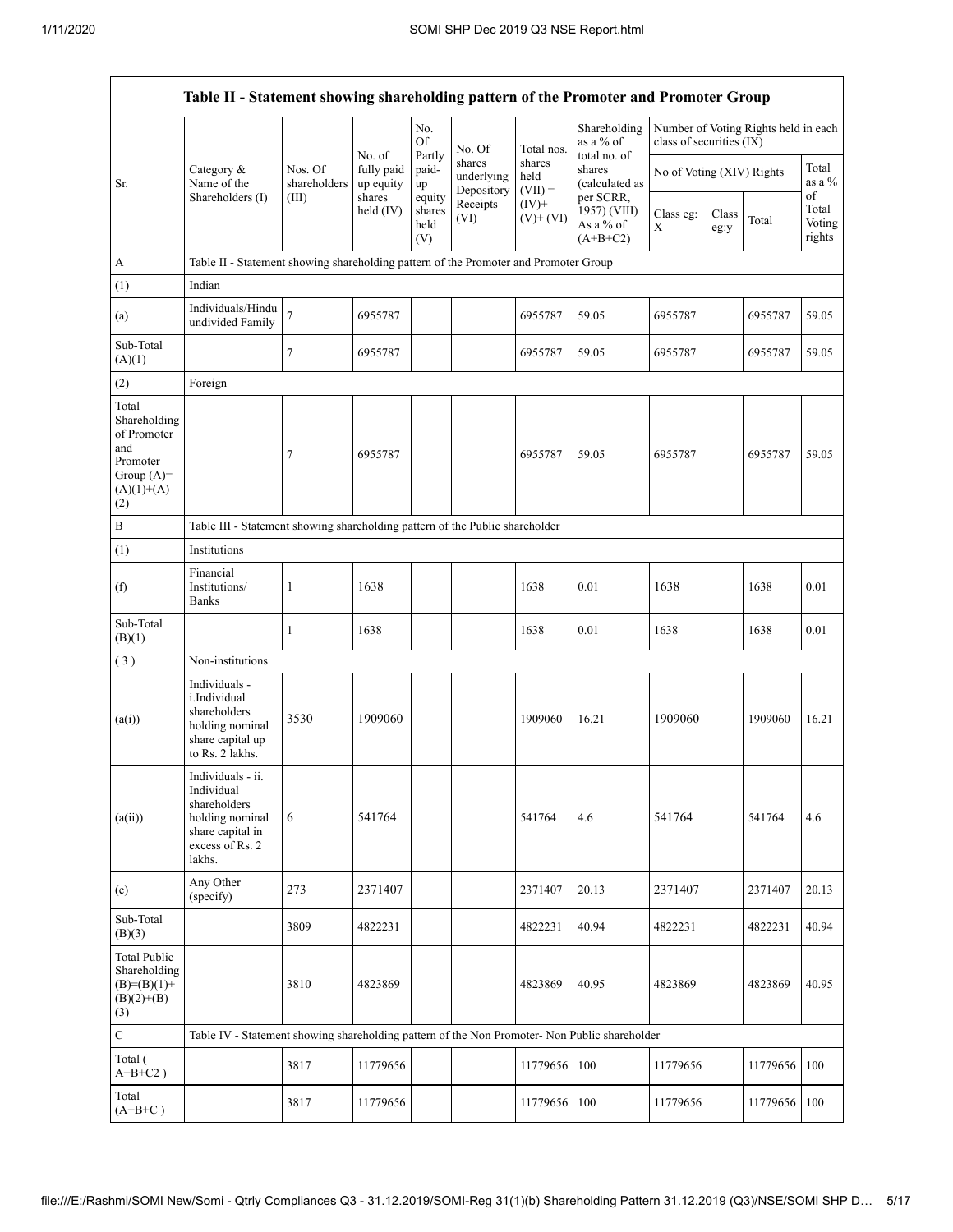| Table II - Statement showing shareholding pattern of the Promoter and Promoter Group    |                                                                                          |                                                                             |                                                                                                           |                                                                                               |            |                                                  |            |                                                                        |                                       |
|-----------------------------------------------------------------------------------------|------------------------------------------------------------------------------------------|-----------------------------------------------------------------------------|-----------------------------------------------------------------------------------------------------------|-----------------------------------------------------------------------------------------------|------------|--------------------------------------------------|------------|------------------------------------------------------------------------|---------------------------------------|
| Sr.                                                                                     | No. Of<br><b>Shares</b><br>Underlying<br>Outstanding<br>convertible<br>securities<br>(X) | No. of<br><b>Shares</b><br>Underlying<br>Outstanding<br>Warrants<br>$(X_i)$ | No. Of Shares<br>Underlying<br>Outstanding<br>convertible<br>securities and<br>No. Of Warrants<br>(Xi)(a) | Shareholding, as a %<br>assuming full conversion of<br>convertible securities (as a           |            | Number of<br>Locked in<br>shares $(XII)$         |            | Number of<br>Shares<br>pledged or<br>otherwise<br>encumbered<br>(XIII) | Number of<br>equity shares<br>held in |
|                                                                                         |                                                                                          |                                                                             |                                                                                                           | percentage of diluted share<br>capital) $(XI) = (VII)+(X) As$<br>a % of $(A+B+C2)$            | No.<br>(a) | As a<br>$%$ of<br>total<br>Shares<br>held<br>(b) | No.<br>(a) | As $\mathbf{a}$<br>$%$ of<br>total<br>Shares<br>held<br>(b)            | dematerialized<br>form (XIV)          |
| $\mathbf{A}$                                                                            |                                                                                          |                                                                             |                                                                                                           | Table II - Statement showing shareholding pattern of the Promoter and Promoter Group          |            |                                                  |            |                                                                        |                                       |
| (1)                                                                                     | Indian                                                                                   |                                                                             |                                                                                                           |                                                                                               |            |                                                  |            |                                                                        |                                       |
| (a)                                                                                     |                                                                                          |                                                                             |                                                                                                           | 59.05                                                                                         |            |                                                  |            |                                                                        | 6955787                               |
| Sub-Total (A)<br>(1)                                                                    |                                                                                          |                                                                             |                                                                                                           | 59.05                                                                                         |            |                                                  |            |                                                                        | 6955787                               |
| (2)                                                                                     | Foreign                                                                                  |                                                                             |                                                                                                           |                                                                                               |            |                                                  |            |                                                                        |                                       |
| Total<br>Shareholding<br>of Promoter<br>and Promoter<br>Group $(A)=$<br>$(A)(1)+(A)(2)$ |                                                                                          |                                                                             |                                                                                                           | 59.05                                                                                         |            |                                                  |            |                                                                        | 6955787                               |
| $\bf{B}$                                                                                |                                                                                          |                                                                             |                                                                                                           | Table III - Statement showing shareholding pattern of the Public shareholder                  |            |                                                  |            |                                                                        |                                       |
| (1)                                                                                     | Institutions                                                                             |                                                                             |                                                                                                           |                                                                                               |            |                                                  |            |                                                                        |                                       |
| (f)                                                                                     |                                                                                          |                                                                             |                                                                                                           | 0.01                                                                                          |            |                                                  |            |                                                                        | 1638                                  |
| Sub-Total (B)<br>(1)                                                                    |                                                                                          |                                                                             |                                                                                                           | 0.01                                                                                          |            |                                                  |            |                                                                        | 1638                                  |
| (3)                                                                                     | Non-institutions                                                                         |                                                                             |                                                                                                           |                                                                                               |            |                                                  |            |                                                                        |                                       |
| (a(i))                                                                                  |                                                                                          |                                                                             |                                                                                                           | 16.21                                                                                         |            |                                                  |            |                                                                        | 1909050                               |
| (a(ii))                                                                                 |                                                                                          |                                                                             |                                                                                                           | 4.6                                                                                           |            |                                                  |            |                                                                        | 541764                                |
| (e)                                                                                     |                                                                                          |                                                                             |                                                                                                           | 20.13                                                                                         |            |                                                  |            |                                                                        | 1549407                               |
| Sub-Total (B)<br>(3)                                                                    |                                                                                          |                                                                             |                                                                                                           | 40.94                                                                                         |            |                                                  |            |                                                                        | 4000221                               |
| <b>Total Public</b><br>Shareholding<br>$(B)=(B)(1)+$<br>$(B)(2)+(B)(3)$                 |                                                                                          |                                                                             |                                                                                                           | 40.95                                                                                         |            |                                                  |            |                                                                        | 4001859                               |
| $\mathbf C$                                                                             |                                                                                          |                                                                             |                                                                                                           | Table IV - Statement showing shareholding pattern of the Non Promoter- Non Public shareholder |            |                                                  |            |                                                                        |                                       |
| Total (<br>$A+B+C2$ )                                                                   |                                                                                          |                                                                             |                                                                                                           | 100                                                                                           |            |                                                  |            |                                                                        | 10957646                              |
| Total (A+B+C<br>$\lambda$                                                               |                                                                                          |                                                                             |                                                                                                           | 100                                                                                           |            |                                                  |            |                                                                        | 10957646                              |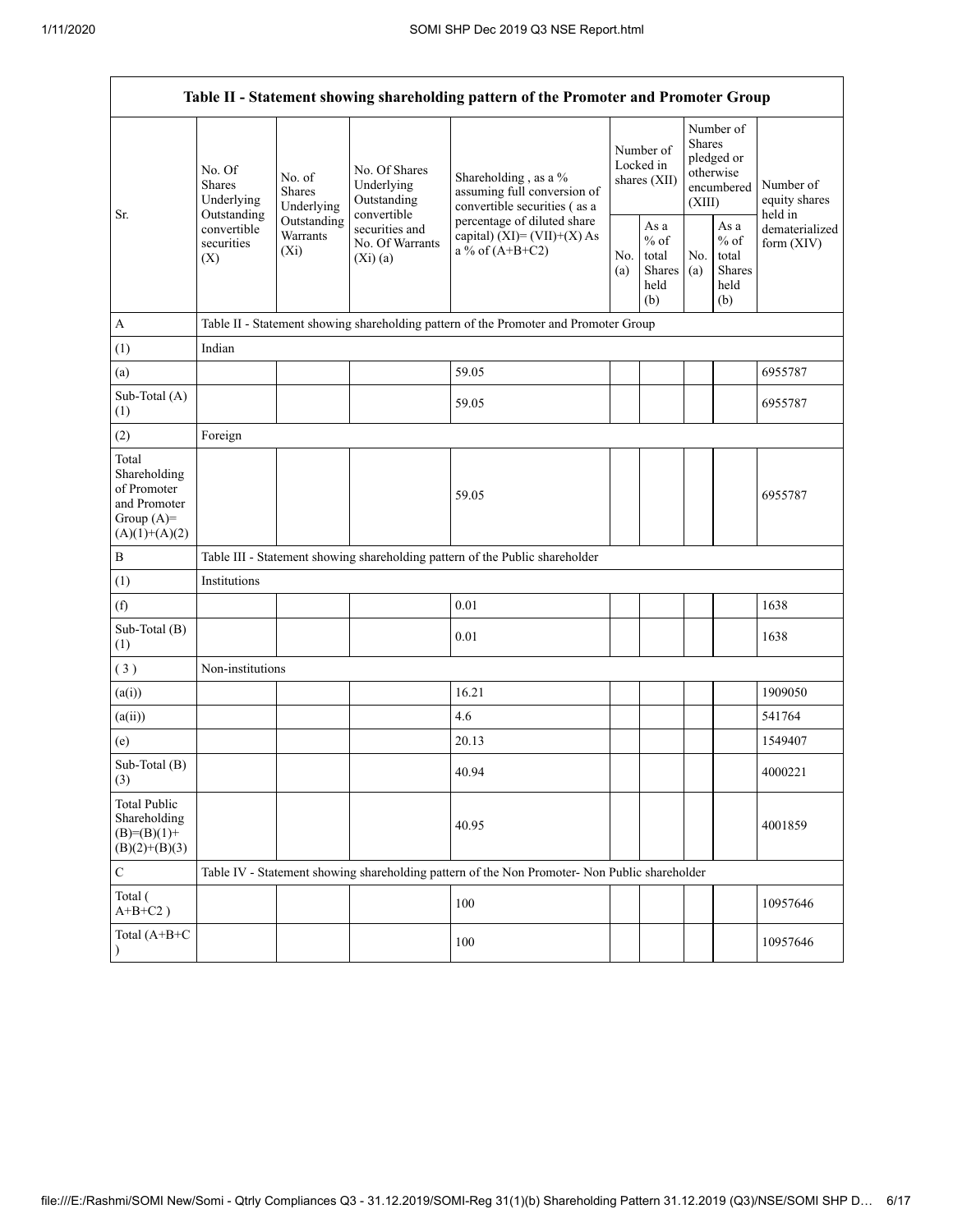| <b>Individuals/Hindu undivided Family</b>                                                                                                                                                |                                  |                                     |                                             |                                         |                                 |                                 |                                 |  |
|------------------------------------------------------------------------------------------------------------------------------------------------------------------------------------------|----------------------------------|-------------------------------------|---------------------------------------------|-----------------------------------------|---------------------------------|---------------------------------|---------------------------------|--|
| Searial No.                                                                                                                                                                              | $\mathbf{1}$                     | $\sqrt{2}$                          | 3                                           | $\overline{4}$                          | 5                               | 6                               | $\boldsymbol{7}$                |  |
| Name of the<br>Shareholders (I)                                                                                                                                                          | <b>GAURAV</b><br><b>BHANSALI</b> | <b>OM KUMARI</b><br><b>BHANSALI</b> | OM PRAKASH<br><b>BHANSALI</b><br><b>HUF</b> | OM<br><b>PRAKASH</b><br><b>BHANSALI</b> | <b>PRIYA</b><br><b>BHANSALI</b> | <b>RUCHI</b><br><b>BHANSALI</b> | <b>VIMAL</b><br><b>BHANSALI</b> |  |
| PAN (II)                                                                                                                                                                                 | ADDPB0795R                       | ABFPB0643N                          | AAAHO7932H                                  | AAYPB9950G                              | AGQPB6184Q                      | AIIPB0949H                      | ADDPB0794Q                      |  |
| No. of fully paid<br>up equity shares<br>held (IV)                                                                                                                                       | 572335                           | 1091221                             | 135000                                      | 4417011                                 | 68691                           | 72689                           | 598840                          |  |
| No. Of Partly paid-<br>up equity shares<br>held(V)                                                                                                                                       |                                  |                                     |                                             |                                         |                                 |                                 |                                 |  |
| No. Of shares<br>underlying<br>Depository<br>Receipts (VI)                                                                                                                               |                                  |                                     |                                             |                                         |                                 |                                 |                                 |  |
| Total nos. shares<br>held $(VII) = (IV) +$<br>$(V)$ + $(VI)$                                                                                                                             | 572335                           | 1091221                             | 135000                                      | 4417011                                 | 68691                           | 72689                           | 598840                          |  |
| Shareholding as a<br>% of total no. of<br>shares (calculated<br>as per SCRR,<br>1957) (VIII) As a<br>% of $(A+B+C2)$                                                                     | 4.86                             | 9.26                                | 1.15                                        | 37.5                                    | 0.58                            | 0.62                            | 5.08                            |  |
| Number of Voting Rights held in each class of securities (IX)                                                                                                                            |                                  |                                     |                                             |                                         |                                 |                                 |                                 |  |
| Class eg:X                                                                                                                                                                               | 572335                           | 1091221                             | 135000                                      | 4417011                                 | 68691                           | 72689                           | 598840                          |  |
| Class eg:y                                                                                                                                                                               |                                  |                                     |                                             |                                         |                                 |                                 |                                 |  |
| Total                                                                                                                                                                                    | 572335                           | 1091221                             | 135000                                      | 4417011                                 | 68691                           | 72689                           | 598840                          |  |
| Total as a % of<br><b>Total Voting rights</b>                                                                                                                                            | 4.86                             | 9.26                                | 1.15                                        | 37.5                                    | 0.58                            | 0.62                            | 5.08                            |  |
| No. Of Shares<br>Underlying<br>Outstanding<br>convertible<br>securities $(X)$                                                                                                            |                                  |                                     |                                             |                                         |                                 |                                 |                                 |  |
| No. of Shares<br>Underlying<br>Outstanding<br>Warrants (Xi)                                                                                                                              |                                  |                                     |                                             |                                         |                                 |                                 |                                 |  |
| No. Of Shares<br>Underlying<br>Outstanding<br>convertible<br>securities and No.<br>Of Warrants (Xi)<br>(a)                                                                               |                                  |                                     |                                             |                                         |                                 |                                 |                                 |  |
| Shareholding, as a<br>% assuming full<br>conversion of<br>convertible<br>securities (as a<br>percentage of<br>diluted share<br>capital) (XI)=<br>$(VII)+(Xi)(a)$ As a<br>% of $(A+B+C2)$ | 4.86                             | 9.26                                | 1.15                                        | 37.5                                    | 0.58                            | 0.62                            | 5.08                            |  |
| Number of Locked in shares (XII)                                                                                                                                                         |                                  |                                     |                                             |                                         |                                 |                                 |                                 |  |
| No. (a)                                                                                                                                                                                  |                                  |                                     |                                             |                                         |                                 |                                 |                                 |  |
| As a % of total<br>Shares held (b)                                                                                                                                                       |                                  |                                     |                                             |                                         |                                 |                                 |                                 |  |
| Number of Shares pledged or otherwise encumbered (XIII)                                                                                                                                  |                                  |                                     |                                             |                                         |                                 |                                 |                                 |  |
| No. $(a)$                                                                                                                                                                                |                                  |                                     |                                             |                                         |                                 |                                 |                                 |  |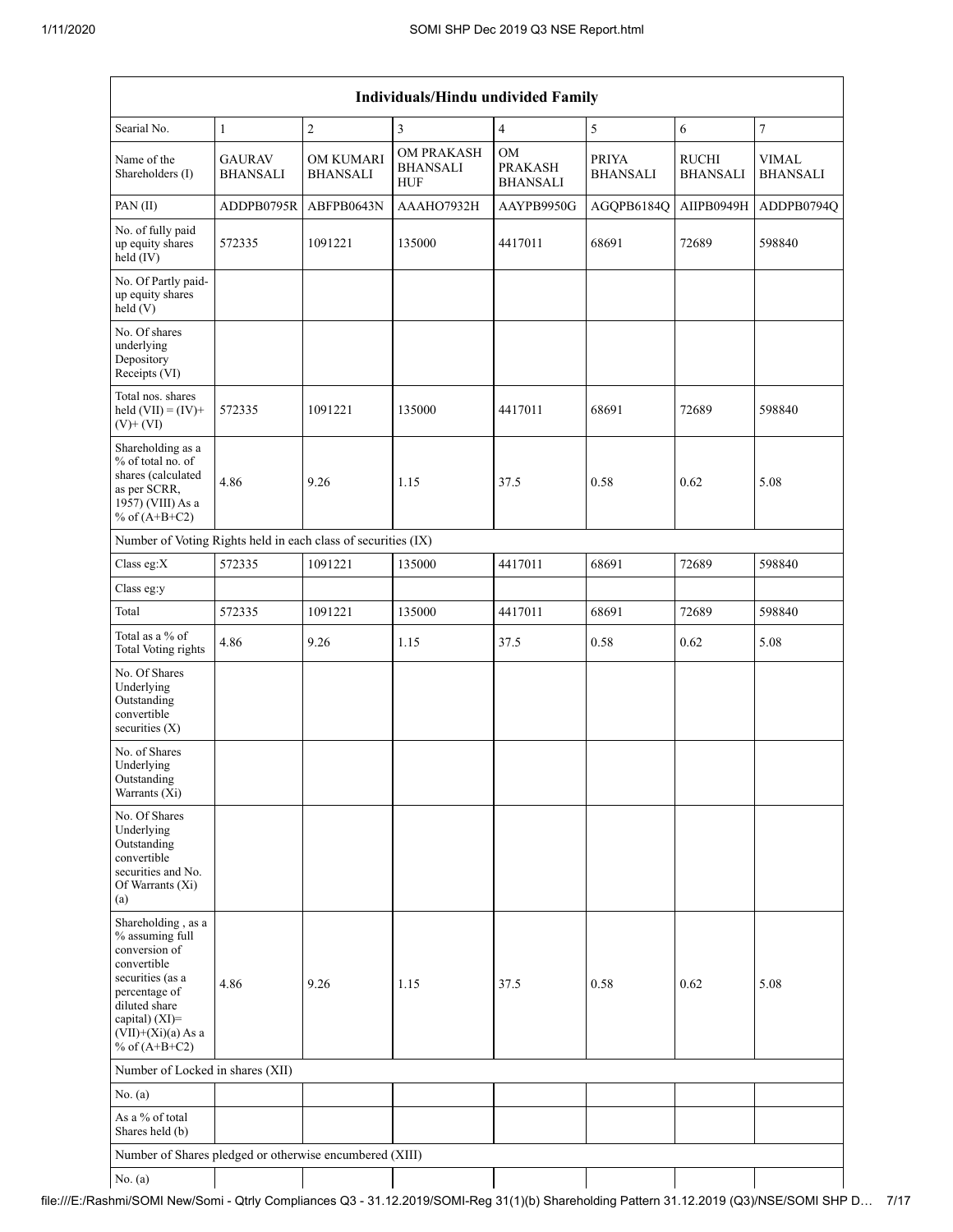## 1/11/2020 SOMI SHP Dec 2019 Q3 NSE Report.html

| As a % of total<br>Shares held (b)                                   |          |          |          |          |          |          |          |
|----------------------------------------------------------------------|----------|----------|----------|----------|----------|----------|----------|
| Number of equity<br>shares held in<br>dematerialized<br>form $(XIV)$ | 572335   | 1091221  | 135000   | 4417011  | 68691    | 72689    | 598840   |
| Reason for not providing PAN                                         |          |          |          |          |          |          |          |
| Reason for not<br>providing PAN                                      |          |          |          |          |          |          |          |
| Shareholder type                                                     | Promoter | Promoter | Promoter | Promoter | Promoter | Promoter | Promoter |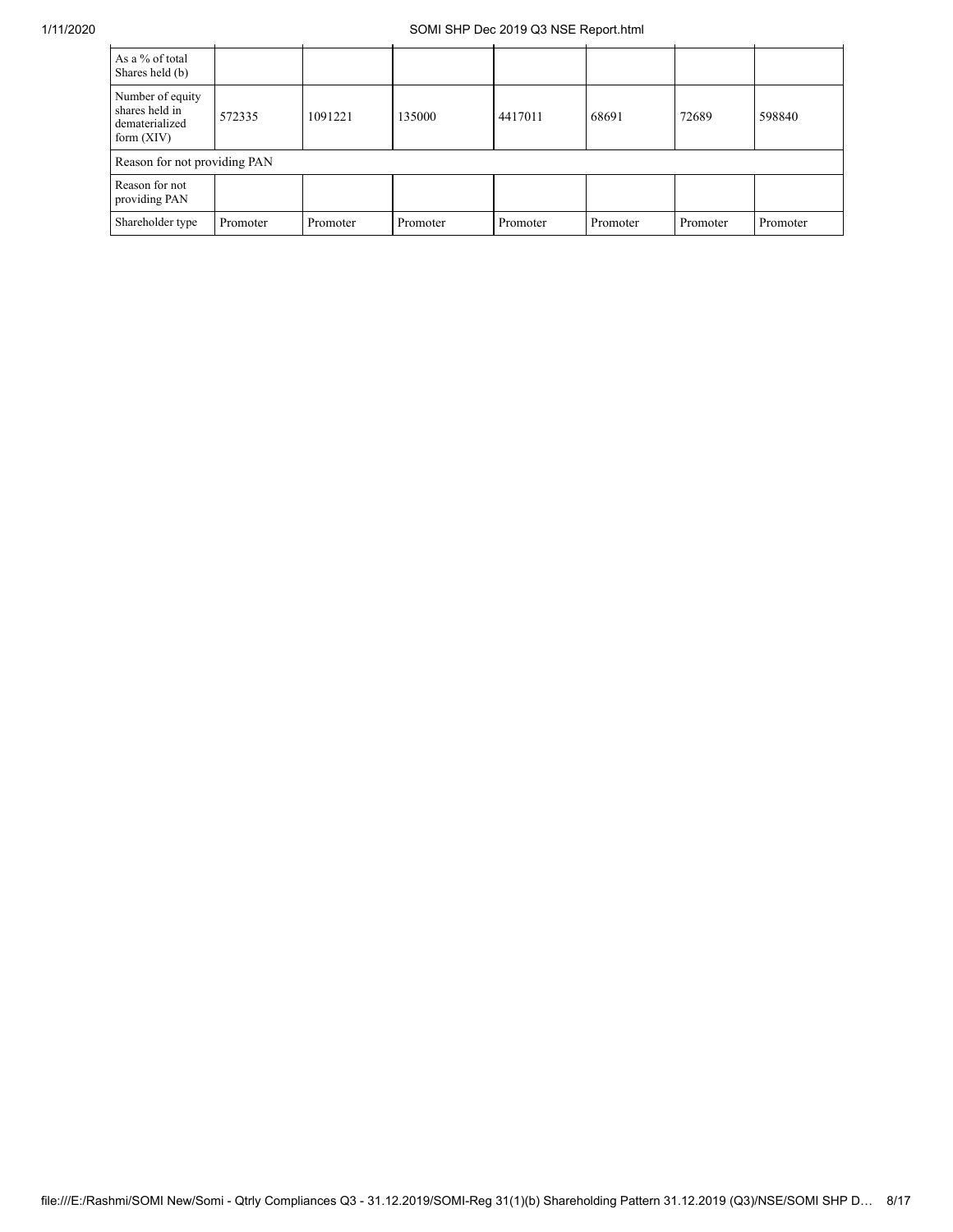| Individuals/Hindu undivided Family                                                                                                                                                       |                                                               |  |  |  |  |  |
|------------------------------------------------------------------------------------------------------------------------------------------------------------------------------------------|---------------------------------------------------------------|--|--|--|--|--|
| Searial No.                                                                                                                                                                              |                                                               |  |  |  |  |  |
| Name of the<br>Shareholders (I)                                                                                                                                                          | Click here to go back                                         |  |  |  |  |  |
| PAN(II)                                                                                                                                                                                  | Total                                                         |  |  |  |  |  |
| No. of fully paid<br>up equity shares<br>$held$ (IV)                                                                                                                                     | 6955787                                                       |  |  |  |  |  |
| No. Of Partly paid-<br>up equity shares<br>held (V)                                                                                                                                      |                                                               |  |  |  |  |  |
| No. Of shares<br>underlying<br>Depository<br>Receipts (VI)                                                                                                                               |                                                               |  |  |  |  |  |
| Total nos. shares<br>held $(VII) = (IV) +$<br>$(V)$ + $(VI)$                                                                                                                             | 6955787                                                       |  |  |  |  |  |
| Shareholding as a<br>% of total no. of<br>shares (calculated<br>as per SCRR,<br>1957) (VIII) As a<br>% of $(A+B+C2)$                                                                     | 59.05                                                         |  |  |  |  |  |
|                                                                                                                                                                                          | Number of Voting Rights held in each class of securities (IX) |  |  |  |  |  |
| Class eg:X                                                                                                                                                                               | 6955787                                                       |  |  |  |  |  |
| Class eg:y                                                                                                                                                                               |                                                               |  |  |  |  |  |
| Total                                                                                                                                                                                    | 6955787                                                       |  |  |  |  |  |
| Total as a % of<br>Total Voting rights                                                                                                                                                   | 59.05                                                         |  |  |  |  |  |
| No. Of Shares<br>Underlying<br>Outstanding<br>convertible<br>securities $(X)$                                                                                                            |                                                               |  |  |  |  |  |
| No. of Shares<br>Underlying<br>Outstanding<br>Warrants (Xi)                                                                                                                              |                                                               |  |  |  |  |  |
| No. Of Shares<br>Underlying<br>Outstanding<br>convertible<br>securities and No.<br>Of Warrants (Xi)<br>(a)                                                                               |                                                               |  |  |  |  |  |
| Shareholding, as a<br>% assuming full<br>conversion of<br>convertible<br>securities (as a<br>percentage of<br>diluted share<br>capital) (XI)=<br>$(VII)+(Xi)(a)$ As a<br>% of $(A+B+C2)$ | 59.05                                                         |  |  |  |  |  |
| Number of Locked in shares (XII)                                                                                                                                                         |                                                               |  |  |  |  |  |
| No. (a)                                                                                                                                                                                  |                                                               |  |  |  |  |  |
| As a % of total<br>Shares held (b)                                                                                                                                                       |                                                               |  |  |  |  |  |
|                                                                                                                                                                                          | Number of Shares pledged or otherwise encumbered (XIII)       |  |  |  |  |  |
| No. $(a)$                                                                                                                                                                                |                                                               |  |  |  |  |  |
|                                                                                                                                                                                          |                                                               |  |  |  |  |  |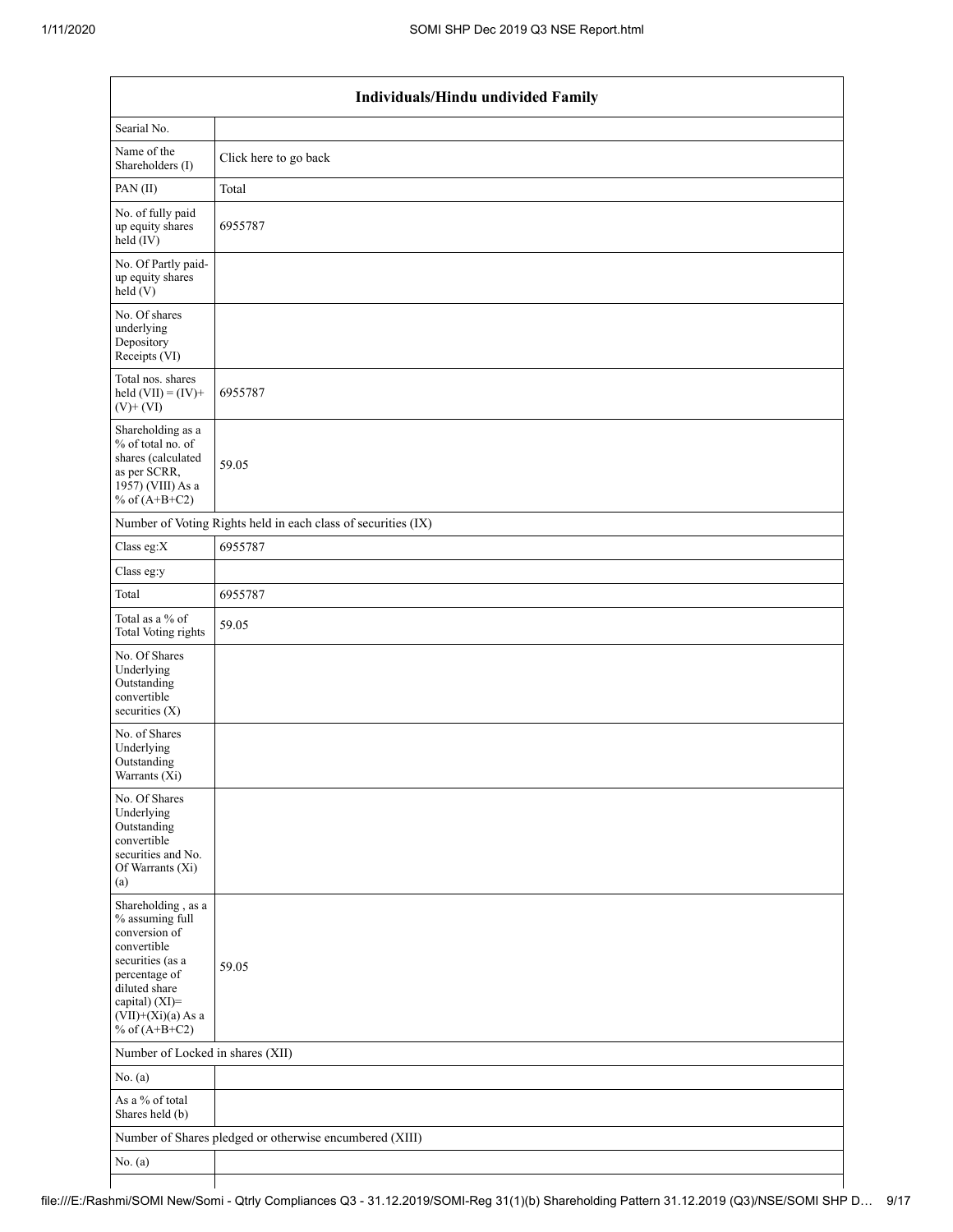| As a % of total<br>Shares held (b)                                   |         |
|----------------------------------------------------------------------|---------|
| Number of equity<br>shares held in<br>dematerialized<br>form $(XIV)$ | 6955787 |
| Reason for not providing PAN                                         |         |
| Reason for not<br>providing PAN                                      |         |
| Shareholder type                                                     |         |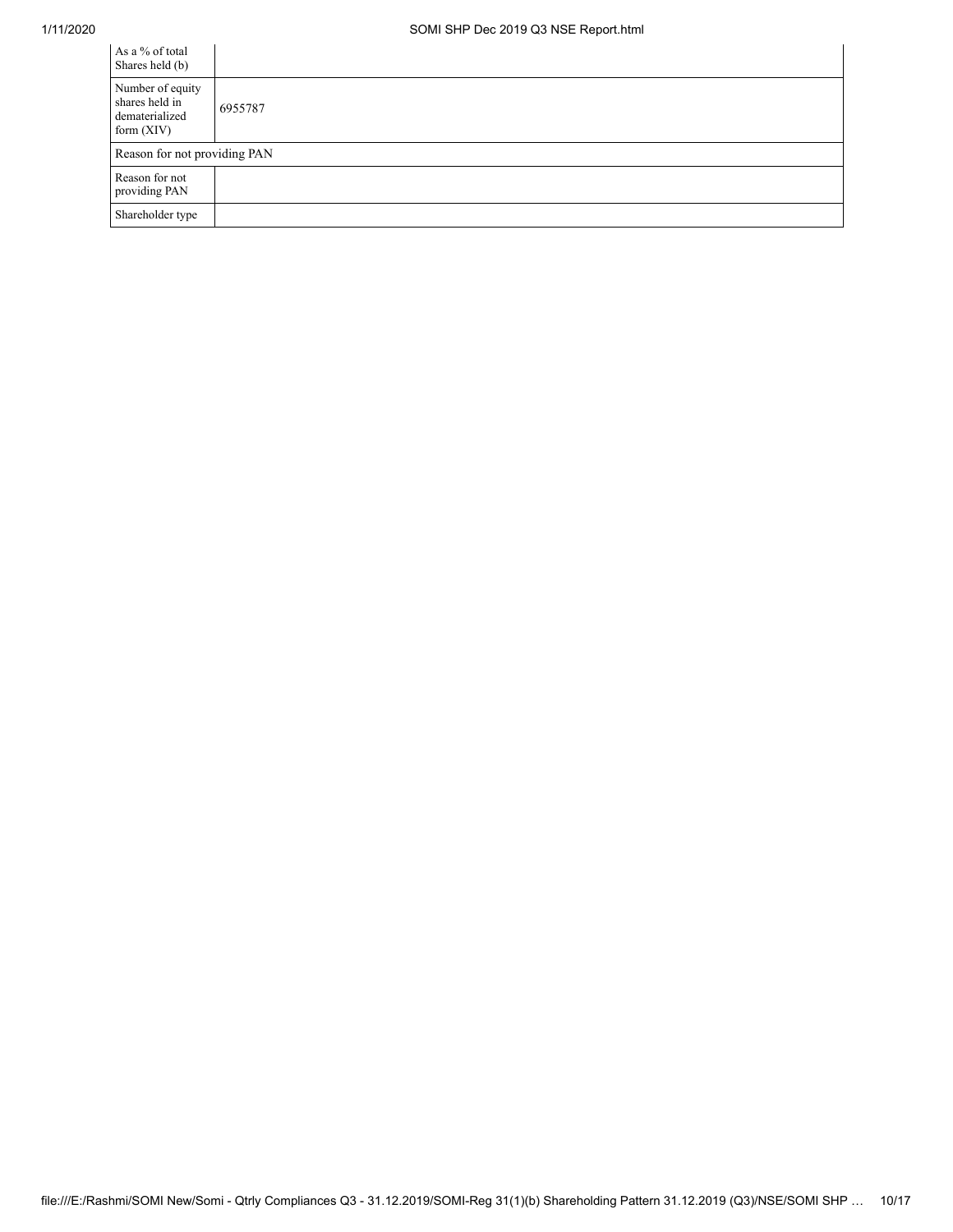$\mathsf I$ 

| Individuals - ii. Individual shareholders holding nominal share capital in excess of Rs. 2 lakhs.                                                                                    |                                                               |                       |  |  |  |  |  |
|--------------------------------------------------------------------------------------------------------------------------------------------------------------------------------------|---------------------------------------------------------------|-----------------------|--|--|--|--|--|
| Searial No.                                                                                                                                                                          | $\,1\,$                                                       |                       |  |  |  |  |  |
| Name of the<br>Shareholders (I)                                                                                                                                                      | RAJENDRAKUMAR S BHIMRAJKA                                     | Click here to go back |  |  |  |  |  |
| PAN(II)                                                                                                                                                                              | AETPB8730P                                                    | Total                 |  |  |  |  |  |
| No. of fully paid<br>up equity shares<br>$held$ (IV)                                                                                                                                 | 275000                                                        | 275000                |  |  |  |  |  |
| No. Of Partly paid-<br>up equity shares<br>held(V)                                                                                                                                   |                                                               |                       |  |  |  |  |  |
| No. Of shares<br>underlying<br>Depository<br>Receipts (VI)                                                                                                                           |                                                               |                       |  |  |  |  |  |
| Total nos. shares<br>held $(VII) = (IV) +$<br>$(V)$ + $(VI)$                                                                                                                         | 275000                                                        | 275000                |  |  |  |  |  |
| Shareholding as a<br>% of total no. of<br>shares (calculated<br>as per SCRR,<br>1957) (VIII) As a<br>% of $(A+B+C2)$                                                                 | 2.33                                                          | 2.33                  |  |  |  |  |  |
|                                                                                                                                                                                      | Number of Voting Rights held in each class of securities (IX) |                       |  |  |  |  |  |
| Class eg: X                                                                                                                                                                          | 275000                                                        | 275000                |  |  |  |  |  |
| Class eg:y                                                                                                                                                                           |                                                               |                       |  |  |  |  |  |
| Total                                                                                                                                                                                | 275000                                                        | 275000                |  |  |  |  |  |
| Total as a % of<br><b>Total Voting rights</b>                                                                                                                                        | 2.33                                                          | 2.33                  |  |  |  |  |  |
| No. Of Shares<br>Underlying<br>Outstanding<br>convertible<br>securities (X)                                                                                                          |                                                               |                       |  |  |  |  |  |
| No. of Shares<br>Underlying<br>Outstanding<br>Warrants (Xi)                                                                                                                          |                                                               |                       |  |  |  |  |  |
| No. Of Shares<br>Underlying<br>Outstanding<br>convertible<br>securities and No.<br>Of Warrants (Xi)<br>(a)                                                                           |                                                               |                       |  |  |  |  |  |
| Shareholding, as a<br>% assuming full<br>conversion of<br>convertible<br>securities (as a<br>percentage of<br>diluted share<br>capital) (XI)=<br>$(VII)+(X)$ As a %<br>of $(A+B+C2)$ | 2.33                                                          | 2.33                  |  |  |  |  |  |
| Number of Locked in shares (XII)                                                                                                                                                     |                                                               |                       |  |  |  |  |  |
| No. (a)                                                                                                                                                                              |                                                               |                       |  |  |  |  |  |
| As a $\%$ of total<br>Shares held (b)                                                                                                                                                |                                                               |                       |  |  |  |  |  |
| Number of equity<br>shares held in<br>dematerialized<br>form (XIV)                                                                                                                   | 275000                                                        | 275000                |  |  |  |  |  |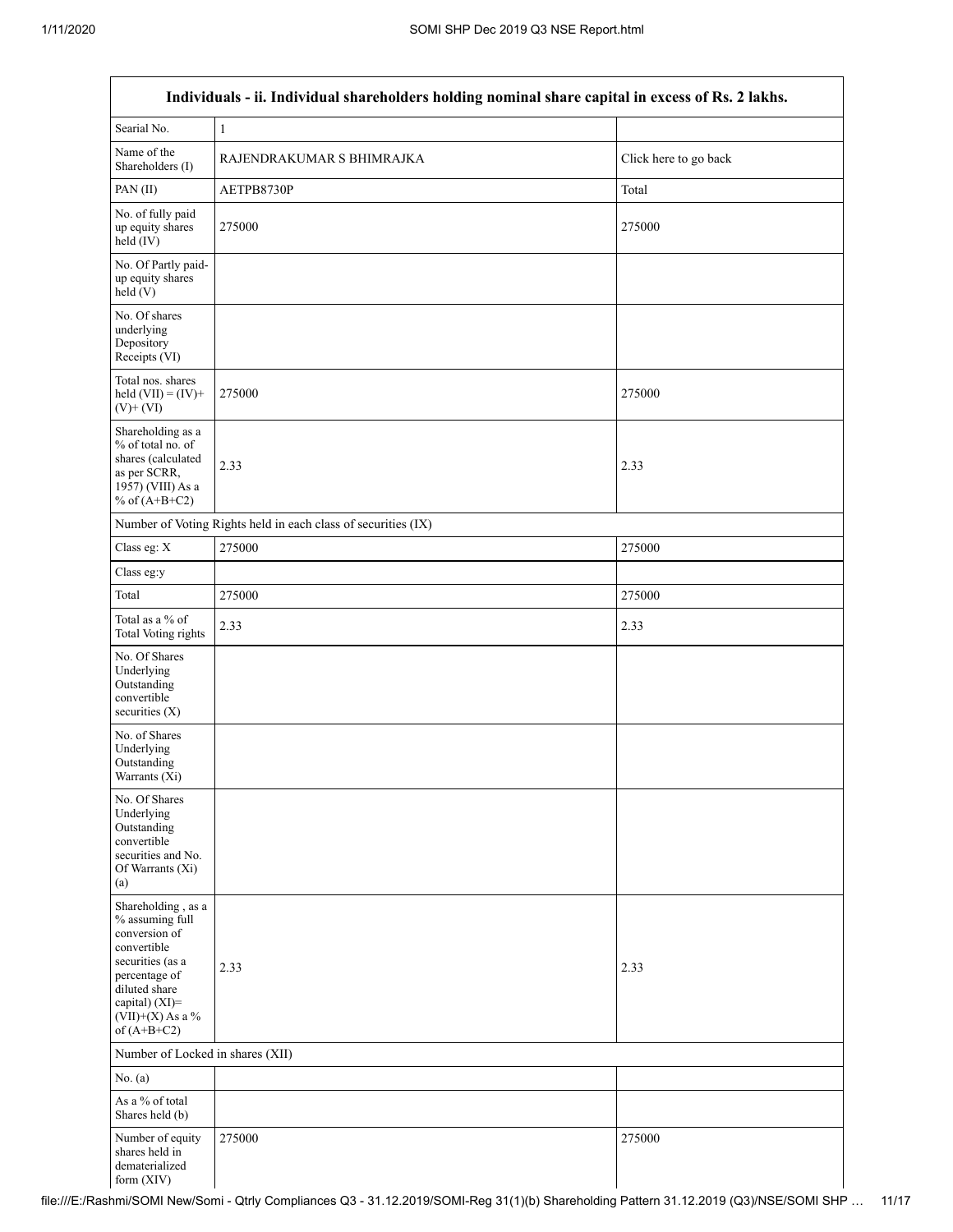| Reason for not providing PAN    |  |  |  |  |  |  |
|---------------------------------|--|--|--|--|--|--|
| Reason for not<br>providing PAN |  |  |  |  |  |  |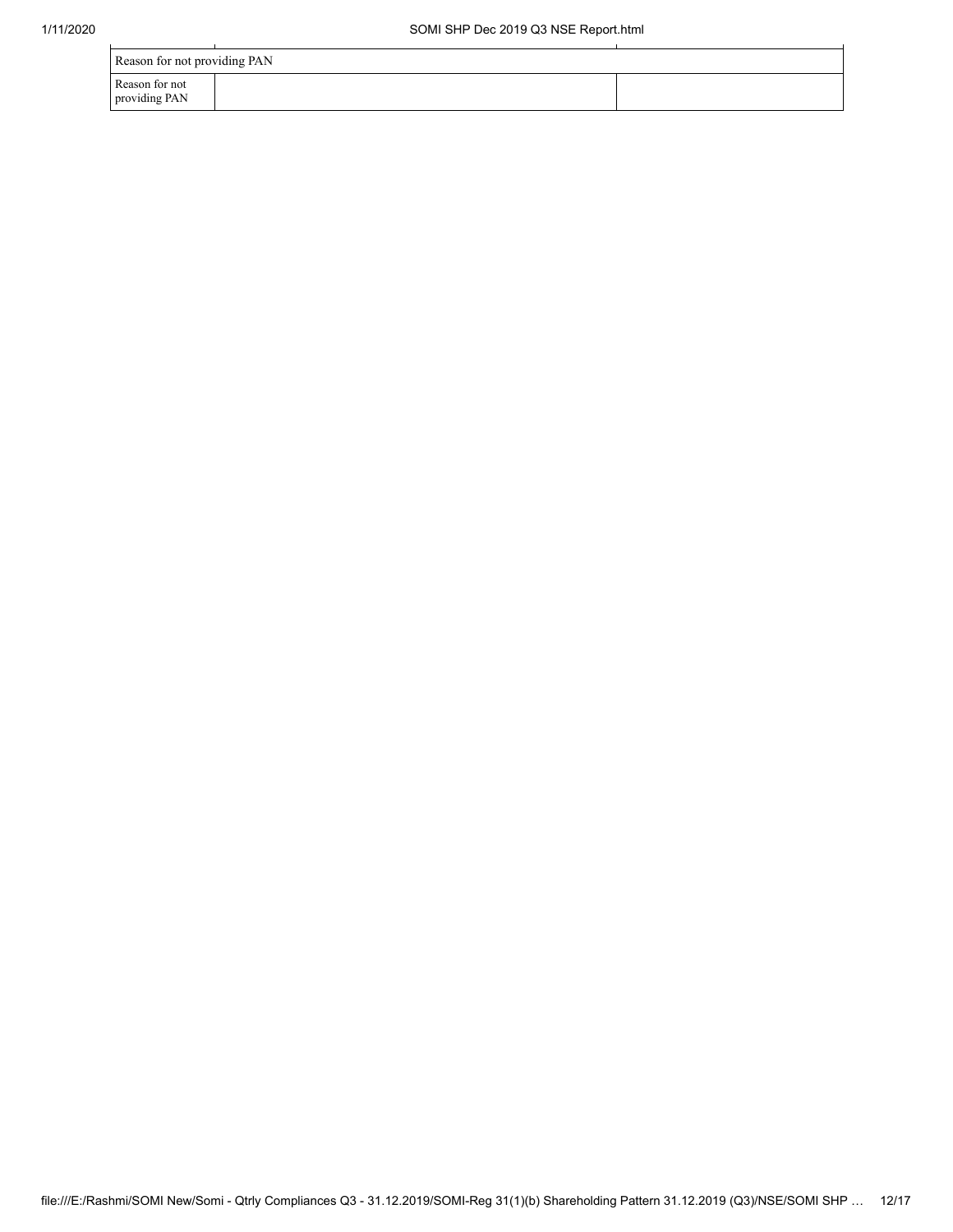| Any Other (specify)                                                                                                                              |                     |                                                                     |                                                               |                                                                          |                                                             |                                                                     |                            |  |  |  |
|--------------------------------------------------------------------------------------------------------------------------------------------------|---------------------|---------------------------------------------------------------------|---------------------------------------------------------------|--------------------------------------------------------------------------|-------------------------------------------------------------|---------------------------------------------------------------------|----------------------------|--|--|--|
| Searial No.                                                                                                                                      | 1                   | $\overline{2}$                                                      | $\mathfrak{Z}$                                                | $\overline{4}$                                                           | 5                                                           | 6                                                                   | $\overline{7}$             |  |  |  |
| Category                                                                                                                                         | Clearing<br>Members | <b>Bodies</b><br>Corporate                                          | <b>Bodies</b><br>Corporate                                    | <b>Bodies</b><br>Corporate                                               | <b>Bodies Corporate</b>                                     | <b>Bodies</b><br>Corporate                                          | <b>Bodies</b><br>Corporate |  |  |  |
| Category / More<br>Category<br>Category<br>than 1 percentage                                                                                     |                     | More than 1<br>percentage of<br>shareholding                        | More than 1<br>percentage of<br>shareholding                  | More than 1<br>percentage of<br>shareholding                             | More than 1<br>percentage of<br>shareholding                | More than 1<br>percentage of<br>shareholding                        |                            |  |  |  |
| Name of the<br>Shareholders (I)                                                                                                                  |                     | <b>JOSHNA</b><br><b>TRADING</b><br><b>PRIVATE</b><br><b>LIMITED</b> | <b>MANISH</b><br>TRADECOM<br><b>PRIVATE</b><br><b>LIMITED</b> | ROYAL JAISAL<br><b>FINANCIAL</b><br><b>CONSULTANTS PVT</b><br><b>LTD</b> | SAJOY<br><b>RUBBERS</b><br><b>PRIVATE</b><br><b>LIMITED</b> | <b>SINA</b><br><b>CHEMTRADE</b><br><b>PRIVATE</b><br><b>LIMITED</b> |                            |  |  |  |
| PAN(II)                                                                                                                                          |                     |                                                                     | AABCJ7088F                                                    | AAECM7389P                                                               | AAECR2634L                                                  | AAKCS0552L                                                          | AAKCS0554N                 |  |  |  |
| No. of the<br>Shareholders (I)                                                                                                                   | 10                  | 32                                                                  | $\mathbf{1}$                                                  | 1                                                                        | $\mathbf{1}$                                                | $\mathbf{1}$                                                        | 1                          |  |  |  |
| No. of fully paid<br>up equity shares<br>held (IV)                                                                                               | 10587               | 2090700                                                             | 286000                                                        | 301732                                                                   | 382553                                                      | 238000                                                              | 298000                     |  |  |  |
| No. Of Partly paid-<br>up equity shares<br>held(V)                                                                                               |                     |                                                                     |                                                               |                                                                          |                                                             |                                                                     |                            |  |  |  |
| No. Of shares<br>underlying<br>Depository<br>Receipts (VI)                                                                                       |                     |                                                                     |                                                               |                                                                          |                                                             |                                                                     |                            |  |  |  |
| Total nos. shares<br>held $(VII) = (IV) +$<br>10587<br>$(V)+(VI)$                                                                                |                     | 2090700                                                             | 286000                                                        | 301732                                                                   | 382553                                                      | 238000                                                              | 298000                     |  |  |  |
| Shareholding as a<br>% of total no. of<br>shares (calculated<br>0.09<br>as per SCRR,<br>1957) (VIII) As a<br>% of $(A+B+C2)$                     |                     | 17.75                                                               | 2.43                                                          | 2.56<br>3.25                                                             |                                                             | 2.02                                                                | 2.53                       |  |  |  |
| Number of Voting Rights held in each class of securities (IX)                                                                                    |                     |                                                                     |                                                               |                                                                          |                                                             |                                                                     |                            |  |  |  |
| Class eg: X                                                                                                                                      | 10587               | 2090700                                                             | 286000                                                        | 301732                                                                   | 382553                                                      | 238000                                                              | 298000                     |  |  |  |
| Class eg:y                                                                                                                                       |                     |                                                                     |                                                               |                                                                          |                                                             |                                                                     |                            |  |  |  |
| Total                                                                                                                                            | 10587               | 2090700                                                             | 286000                                                        | 301732                                                                   | 382553                                                      | 238000                                                              | 298000                     |  |  |  |
| Total as a $\%$ of<br>Total Voting rights                                                                                                        | 0.09                | 17.75                                                               | 2.43                                                          | 2.56                                                                     | 3.25                                                        | 2.02                                                                | 2.53                       |  |  |  |
| No. Of Shares<br>Underlying<br>Outstanding<br>convertible<br>securities $(X)$                                                                    |                     |                                                                     |                                                               |                                                                          |                                                             |                                                                     |                            |  |  |  |
| No. of Shares<br>Underlying<br>Outstanding<br>Warrants (Xi)                                                                                      |                     |                                                                     |                                                               |                                                                          |                                                             |                                                                     |                            |  |  |  |
| No. Of Shares<br>Underlying<br>Outstanding<br>convertible<br>securities and No.<br>Of Warrants (Xi)<br>(a)                                       |                     |                                                                     |                                                               |                                                                          |                                                             |                                                                     |                            |  |  |  |
| Shareholding, as a<br>% assuming full<br>conversion of<br>convertible<br>securities (as a<br>percentage of<br>diluted share<br>capital) $(XI)$ = | 0.09                | 17.75                                                               | 2.43                                                          | 2.56                                                                     | 3.25                                                        | 2.02                                                                | 2.53                       |  |  |  |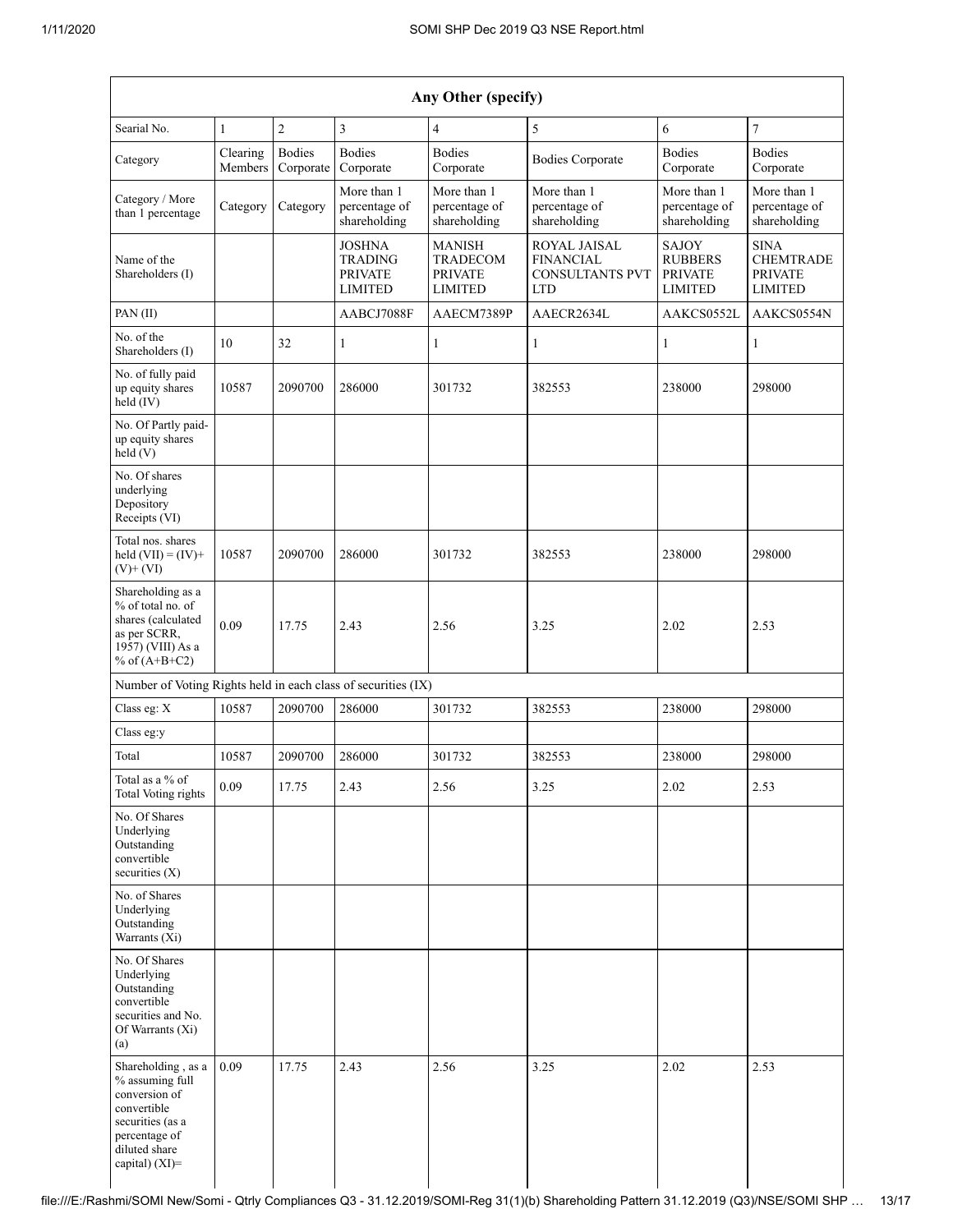## 1/11/2020 SOMI SHP Dec 2019 Q3 NSE Report.html

| $(VII)+(X)$ As a %<br>of $(A+B+C2)$                                  |       |         |                |        |        |          |          |  |  |  |
|----------------------------------------------------------------------|-------|---------|----------------|--------|--------|----------|----------|--|--|--|
| Number of Locked in shares (XII)                                     |       |         |                |        |        |          |          |  |  |  |
| No. $(a)$                                                            |       |         |                |        |        |          |          |  |  |  |
| As a % of total<br>Shares held (b)                                   |       |         |                |        |        |          |          |  |  |  |
| Number of equity<br>shares held in<br>dematerialized<br>form $(XIV)$ | 10587 | 1268700 | $\overline{0}$ | 301732 | 382553 | $\theta$ | $\theta$ |  |  |  |
| Reason for not providing PAN                                         |       |         |                |        |        |          |          |  |  |  |
| Reason for not<br>providing PAN                                      |       |         |                |        |        |          |          |  |  |  |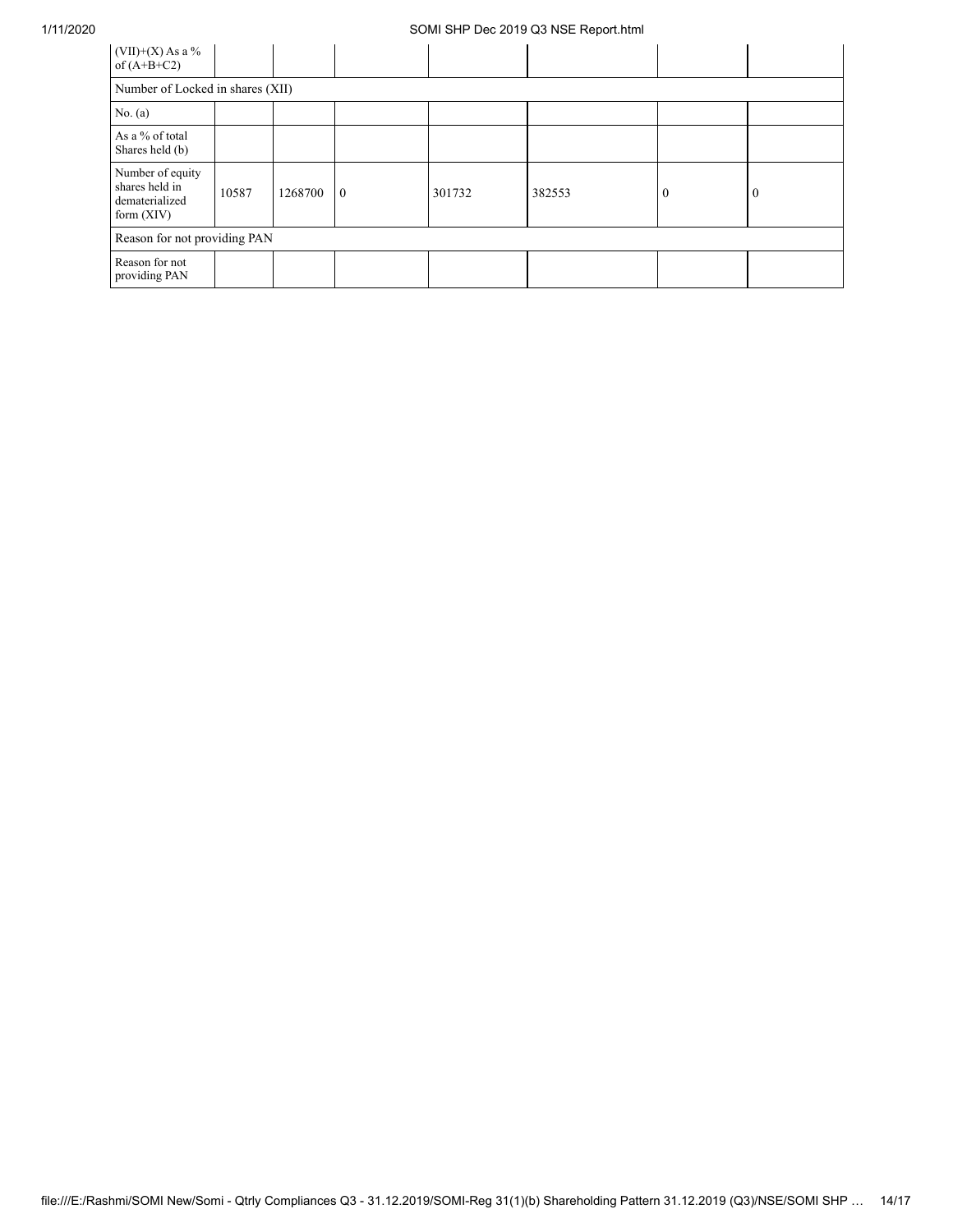| Any Other (specify)                                                                                                                                                                                                      |                                                               |                              |            |                  |                          |  |  |  |  |  |  |
|--------------------------------------------------------------------------------------------------------------------------------------------------------------------------------------------------------------------------|---------------------------------------------------------------|------------------------------|------------|------------------|--------------------------|--|--|--|--|--|--|
| Searial No.                                                                                                                                                                                                              | 8                                                             | 9                            | 10         | 11               |                          |  |  |  |  |  |  |
| Category                                                                                                                                                                                                                 | <b>Bodies Corporate</b>                                       | Non-Resident Indian<br>(NRI) | <b>HUF</b> | <b>LLP</b>       |                          |  |  |  |  |  |  |
| Category / More<br>than 1 percentage                                                                                                                                                                                     | More than 1 percentage of shareholding                        | Category                     | Category   | Category         |                          |  |  |  |  |  |  |
| Name of the<br>Shareholders (I)                                                                                                                                                                                          | TRANSLAND SHARES PRIVATE<br><b>LIMITED</b>                    |                              |            |                  | Click here to go<br>back |  |  |  |  |  |  |
| PAN (II)                                                                                                                                                                                                                 | AADCT1253A                                                    |                              |            |                  | Total                    |  |  |  |  |  |  |
| No. of the<br>Shareholders (I)                                                                                                                                                                                           | 1                                                             | 57                           | 173        | $\mathbf{1}$     | 273                      |  |  |  |  |  |  |
| No. of fully paid<br>up equity shares<br>held (IV)                                                                                                                                                                       | 456183                                                        | 82279                        | 187755     | 86               | 2371407                  |  |  |  |  |  |  |
| No. Of Partly paid-<br>up equity shares<br>held(V)                                                                                                                                                                       |                                                               |                              |            |                  |                          |  |  |  |  |  |  |
| No. Of shares<br>underlying<br>Depository<br>Receipts (VI)                                                                                                                                                               |                                                               |                              |            |                  |                          |  |  |  |  |  |  |
| Total nos. shares<br>held $(VII) = (IV) +$<br>$(V)$ + $(VI)$                                                                                                                                                             | 456183                                                        | 82279                        | 187755     | 86               | 2371407                  |  |  |  |  |  |  |
| Shareholding as a<br>% of total no. of<br>shares (calculated<br>as per SCRR,<br>1957) (VIII) As a<br>% of $(A+B+C2)$                                                                                                     | 3.87                                                          | 0.7                          | 1.59       | $\boldsymbol{0}$ | 20.13                    |  |  |  |  |  |  |
|                                                                                                                                                                                                                          | Number of Voting Rights held in each class of securities (IX) |                              |            |                  |                          |  |  |  |  |  |  |
| Class eg: X                                                                                                                                                                                                              | 456183                                                        | 82279                        | 187755     | 86               | 2371407                  |  |  |  |  |  |  |
| Class eg:y                                                                                                                                                                                                               |                                                               |                              |            |                  |                          |  |  |  |  |  |  |
| Total                                                                                                                                                                                                                    | 456183                                                        | 82279                        | 187755     | 86               | 2371407                  |  |  |  |  |  |  |
| Total as a % of<br><b>Total Voting rights</b>                                                                                                                                                                            | 3.87                                                          | 0.7                          | 1.59       | $\mathbf{0}$     | 20.13                    |  |  |  |  |  |  |
| No. Of Shares<br>Underlying<br>Outstanding<br>convertible<br>securities $(X)$                                                                                                                                            |                                                               |                              |            |                  |                          |  |  |  |  |  |  |
| No. of Shares<br>Underlying<br>Outstanding<br>Warrants (Xi)                                                                                                                                                              |                                                               |                              |            |                  |                          |  |  |  |  |  |  |
| No. Of Shares<br>Underlying<br>Outstanding<br>convertible<br>securities and No.<br>Of Warrants (Xi)<br>(a)                                                                                                               |                                                               |                              |            |                  |                          |  |  |  |  |  |  |
| Shareholding, as a<br>% assuming full<br>conversion of<br>convertible<br>securities (as a<br>percentage of<br>diluted share<br>capital) (XI)=<br>$(VII)+(X)$ As a %<br>of $(A+B+C2)$<br>Number of Locked in shares (XII) | 3.87                                                          | 0.7                          | 1.59       | $\mathbf{0}$     | 20.13                    |  |  |  |  |  |  |

T

┯

┯

т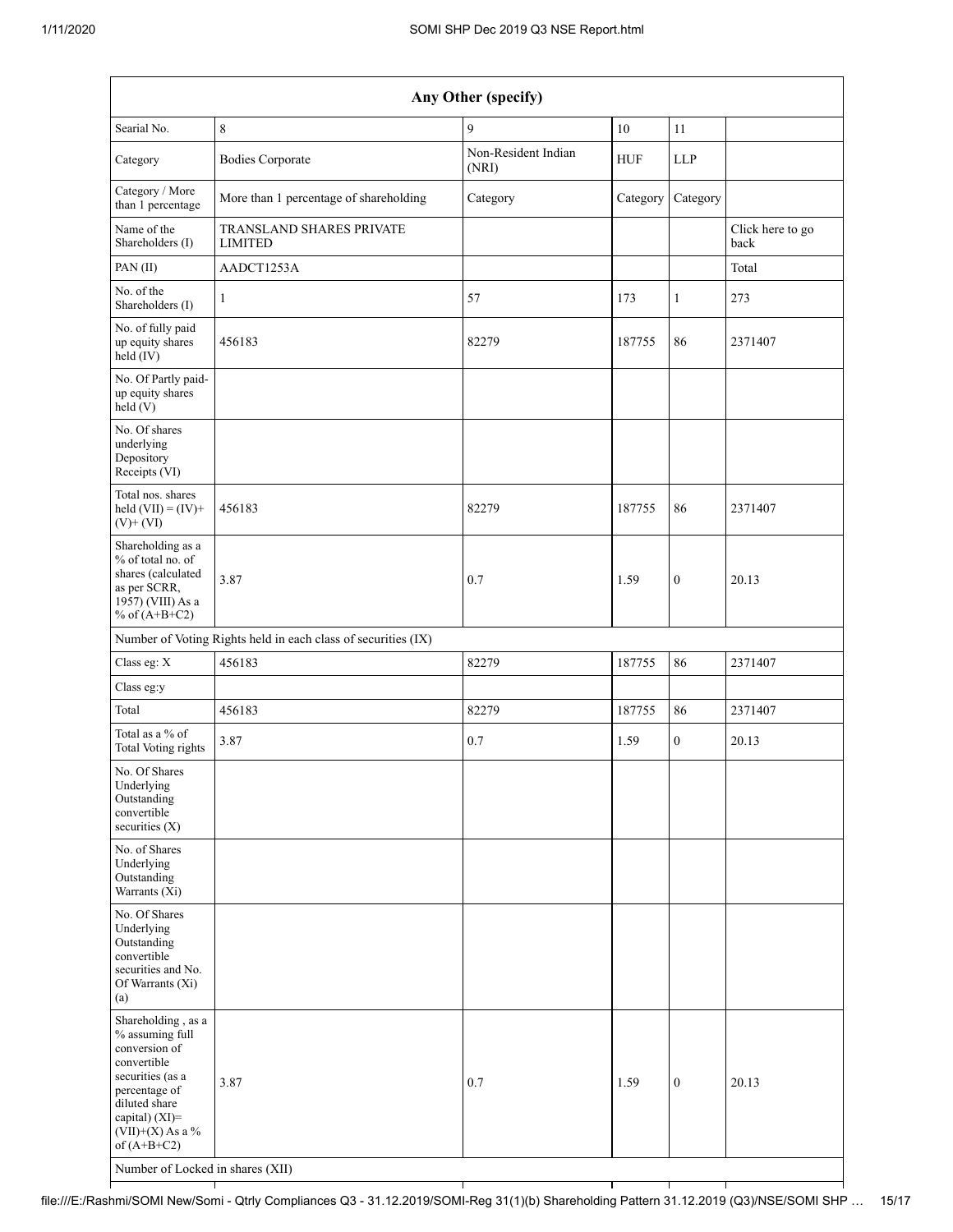## 1/11/2020 SOMI SHP Dec 2019 Q3 NSE Report.html

| No. $(a)$                                                            |        |       |        |    |         |  |  |  |  |
|----------------------------------------------------------------------|--------|-------|--------|----|---------|--|--|--|--|
| As a % of total<br>Shares held (b)                                   |        |       |        |    |         |  |  |  |  |
| Number of equity<br>shares held in<br>dematerialized<br>form $(XIV)$ | 456183 | 82279 | 187755 | 86 | 1549407 |  |  |  |  |
| Reason for not providing PAN                                         |        |       |        |    |         |  |  |  |  |
| Reason for not<br>providing PAN                                      |        |       |        |    |         |  |  |  |  |